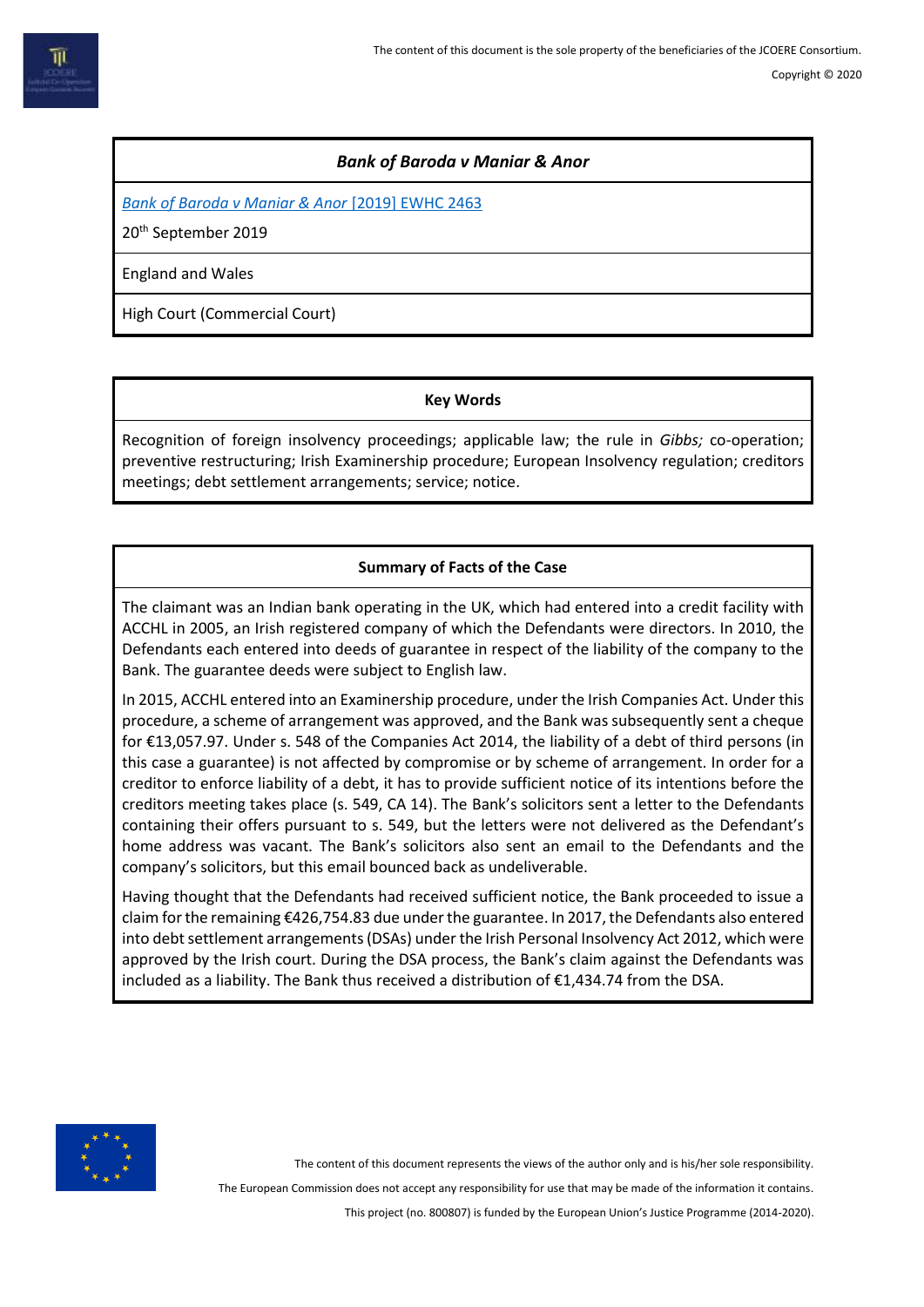



Subsequently, the Bank brought proceedings under English law for enforcement of the guarantee. The Defendants argued that they had not received notice under s.549, which with the conclusion of the Examinership, the liability of ACCHL to the bank was therefore extinguished.

There were also arguments surrounding the effect of the Irish law and whether the English court were bound to give effect to s. 549 of the Companies Act 2014 and to the DSA under article 4 of the EIR, which states that 'the law applicable to insolvency proceedings and their effects shall be that of the Member State within the territory of which such proceedings are opened'. Here, the Bank sought to rely on the well-established common law rule set out in *Antony Gibbs and sons v La Société Industrielle et Commerciale des Métaux* (1890) 25 QBD 399, known as the rule in *Gibbs,*  which states that a debt governed by English law cannot be discharged or compromised by a 'foreign' insolvency proceeding.

Ultimately, the issues of the claim turned on four points:

(a) whether the English court must recognise the Examinership process and if so whether s. 549 of the Irish Companies Act 2014 which pertains to Examinership must be applied;

(b) whether absence of proper notice under s. 549 would defeat the claim;

(c) if so, whether proper notice was given (or should be deemed to have been given);

(d) what the effect is of the DSAs.

## **Cooperation and/ or Coordination Issue**

Recognition of foreign insolvency proceedings, and specific provisions of those proceedings – English court required to give effect to Irish law under the EIR, despite the existence of the rule in *Gibbs.*

## **Resolution**

Regarding the effect of s. 549 of the Irish Companies Act, the Bank sought to rely on the rule in *Gibbs* and the decision of Knowles J in *Edgeworth Capital Luxembourg Sarl v Maud* [2015] EWHC 3464 therefore arguing that s. 549 does not fall within the ambit of "the law applicable to insolvency proceedings" to which Article 4(1) of EIR applies. This would therefore render s.549 a provision that the Court does **not** have to give effect to under English law.

Even though the guarantee was part of English law, the English court ultimately found that it was bound under article 4 of the EIR to give effect to Irish law and the Irish insolvency proceedings. Accordingly, the provisions of s. 549 concerning liability of third parties for creditors and in particular the issue of the guarantees in this case, was held to be part of the '*law applicable to the insolvency proceedings'* under art. 4 of the EIR, due to the potential effect of s. 549 on a creditor's meeting and the sufficient connection between this notice and conduct of the Examinership procedure. Therefore, the Court found that failure to comply with the s. 549 notice procedure would be fatal to the action of enforcing the guarantees in the English courts. [Paras 108-111].

The Court found that the Bank was obliged to prove that they had given notice to the Defendants under Irish law [para 132-133], and ultimately held that proper notice was not given. [133-137]. Thus, the guarantees were held to be unenforceable and the claim by the Bank failed. The Court also held that it was not only open for the English court to exercise the discretion of the Irish court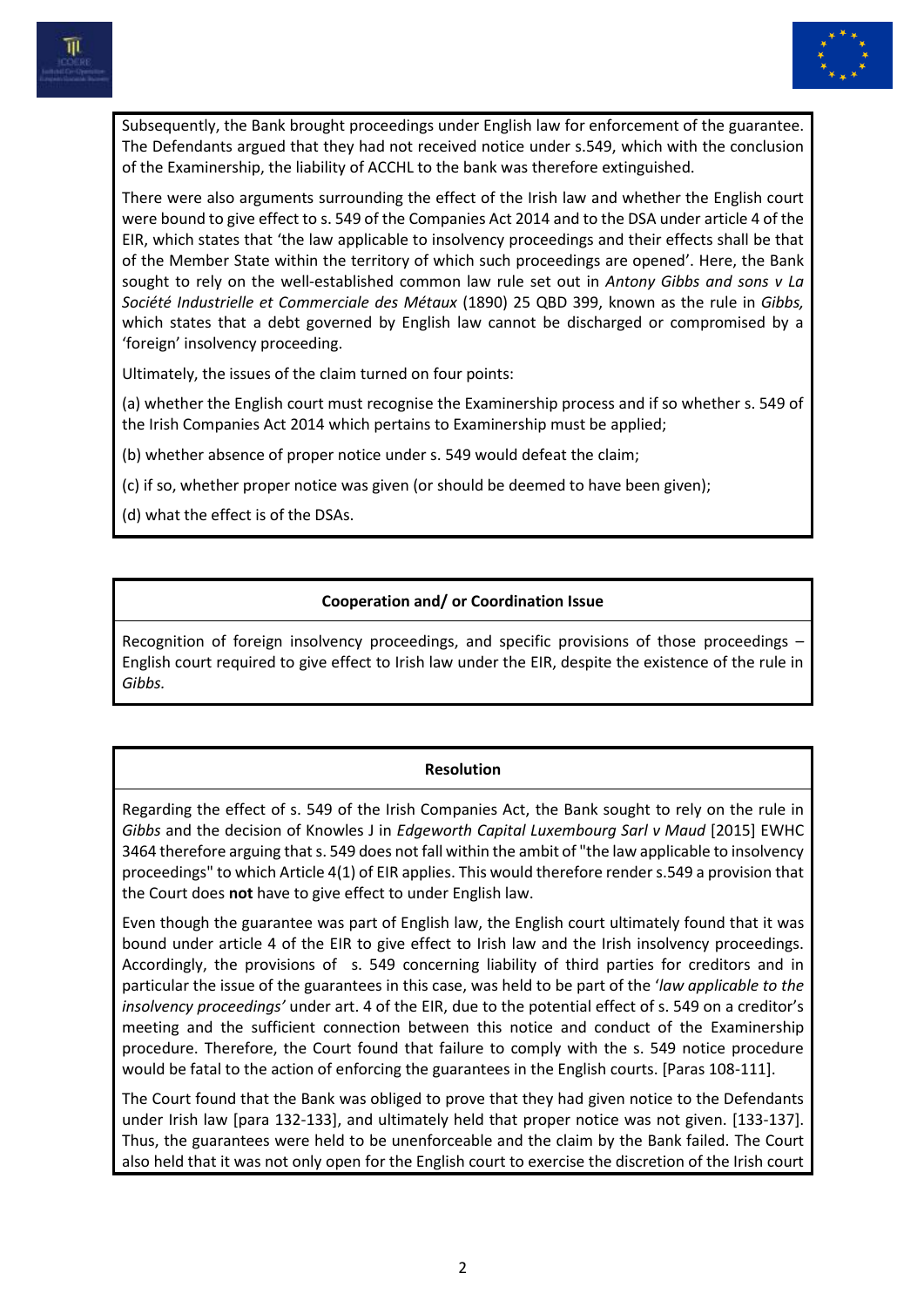

in their determination of whether there was proper notice given, but also necessary for the court to do so, as a matter of applying Irish law [para 143].

With respect to the effect of the DSA, the Bank sought to rely on the rule in *Gibbs* and the exception to art 4 of the EIR which is provided for under art 15 (*lis pendens*), which states that "The effects of insolvency proceedings on a lawsuit pending concerning an asset or a right of which the debtor has been divested shall be governed solely by the law of the Member State in which that lawsuit is pending". The Bank therefore argued that the Court should apply English law to decide the effect of the DSA procedure on these proceedings.

However, the Defendants sought to rely on the case of *Re OJSC International Bank of Azerbaijan* [2018] EWHC 59 (Ch), which effectively qualifies the rule in *Gibbs,* by holding that '[i]f the relevant creditor submits to the foreign insolvency proceedings the Gibbs rule does not apply.' [para 165]. The Defendants also argued that art 15 of the EIR must be read in light of recital 23 of the EIR, and therefore art 15 only applies to the relevant procedural law where there is *lis pendens* and has no effect on the substantive law [para 169].

The Court found in favour of the Defendants. The Court held that this was an issue of substantive law, which therefore required the law of the Member State in which proceedings occurred to be applied, namely Irish law, in virtue of the EIR [para 171- 174]. Thus, art 15 did not apply in this case.

## **Applicability to Preventive Restructuring**

Because this case deals with the recognition of foreign (Irish) insolvency proceedings, in this case the Irish Examinership process, which is a preventive restructuring proceeding covered by the EIR Recast (listed under Annex A), this case is of importance to this emerging area of law concerning cross border preventive restructuring in the European context.

The case is of particular interest when considering the applicability of rules which are used to prevent co-operation or recognition of foreign insolvency proceedings, such as the rule in *Gibbs.*  Prior to this case, the rule in *Gibbs* may have been applicable in a case such as this. However, it now seems that the EIR Recast and the obligations therein take precedence over the rule in *Gibbs* where there are cases that deal with recognition of foreign insolvency proceedings*.* Therefore, cooperation and recognition must be adhered to. This case therefore challenges the relevance of previous English cases enforcing the rule in Gibbs in non-EU situations, such as the decisions in *Bakhshiyeva v Sberbank of Russia* [2018] EWHC 59 (Ch) and *Re OJSC International Bank of Azerbaijan* [2018] EWHC 59 (Ch).

Importantly, this case demonstrates the range of rules and methods which can be utilised by parties to try and become exempt from insolvency processes, particularly from the rules and provisions set out under the EIR (now EIR Recast). Domestic or common law rules such as the rule in *Gibbs* which are pleaded by parties will likely continue to pose issues with the application of European preventive restructuring law, ultimately hindering the broader need for recognition and cooperation to occur in insolvency proceedings.

Undoubtedly, the case brings a level of clarification to the responsibility of the English courts regarding the recognition of foreign insolvency proceedings of another Member State. In this respect, the case will be of relevance to members of the judiciary and practitioners who are seeking to determine the applicability of foreign insolvency proceedings of another Member State, notwithstanding common law principles which seek to prevent this, such as the rule in *Gibbs.* The case highlights the importance of the co-operation and recognition obligations which exist under